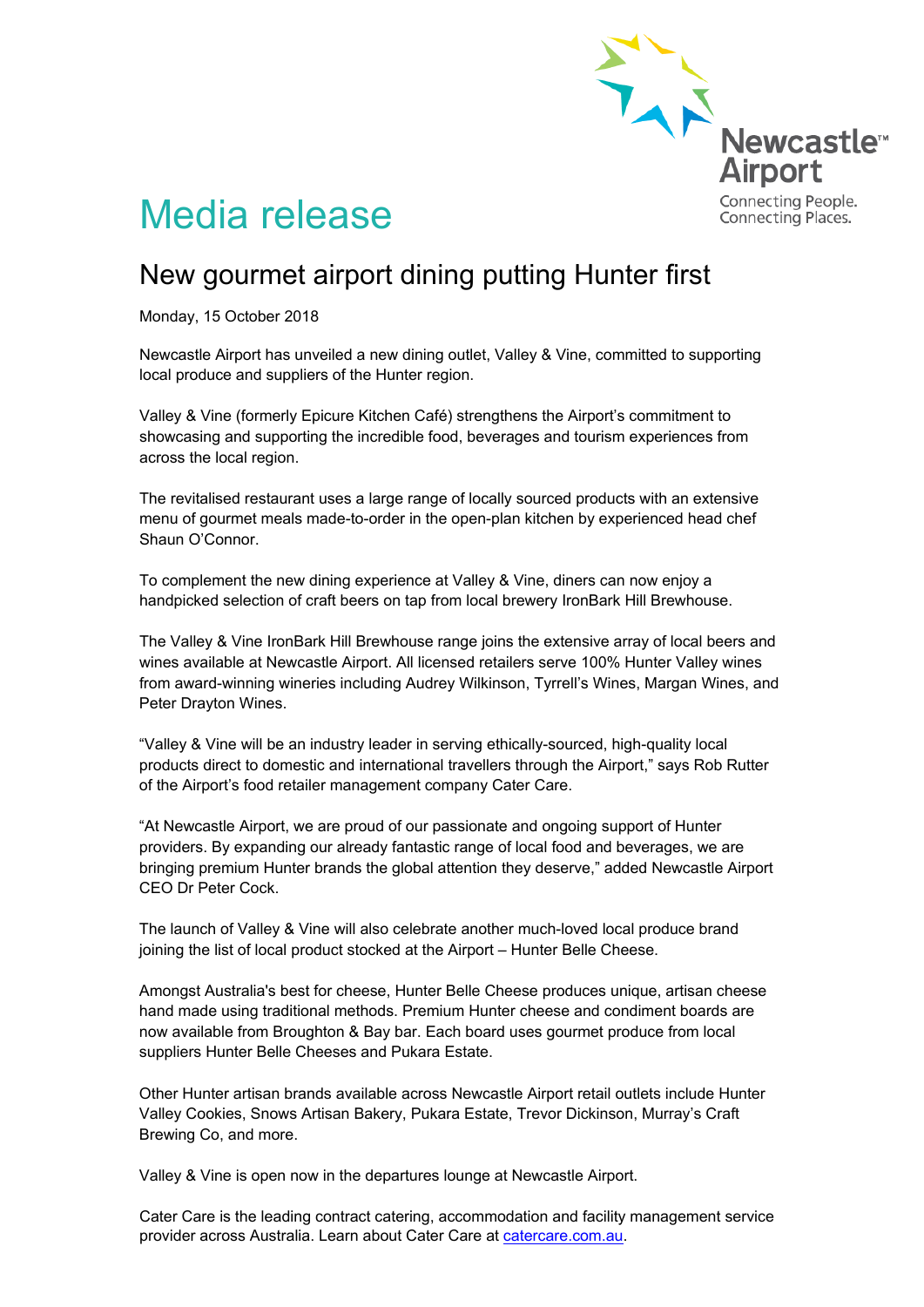**Ends.**

Media contact Ends.<br>
Media contact<br>
Crystal Bergemann, Newcastle Airport, Marketing and Communication Manager 02 4928 9811 or 0427 333 021 [www.newcastleairport.com.au](http://www.newcastleairport.com.au/)



Connecting People.<br>Connecting Places.